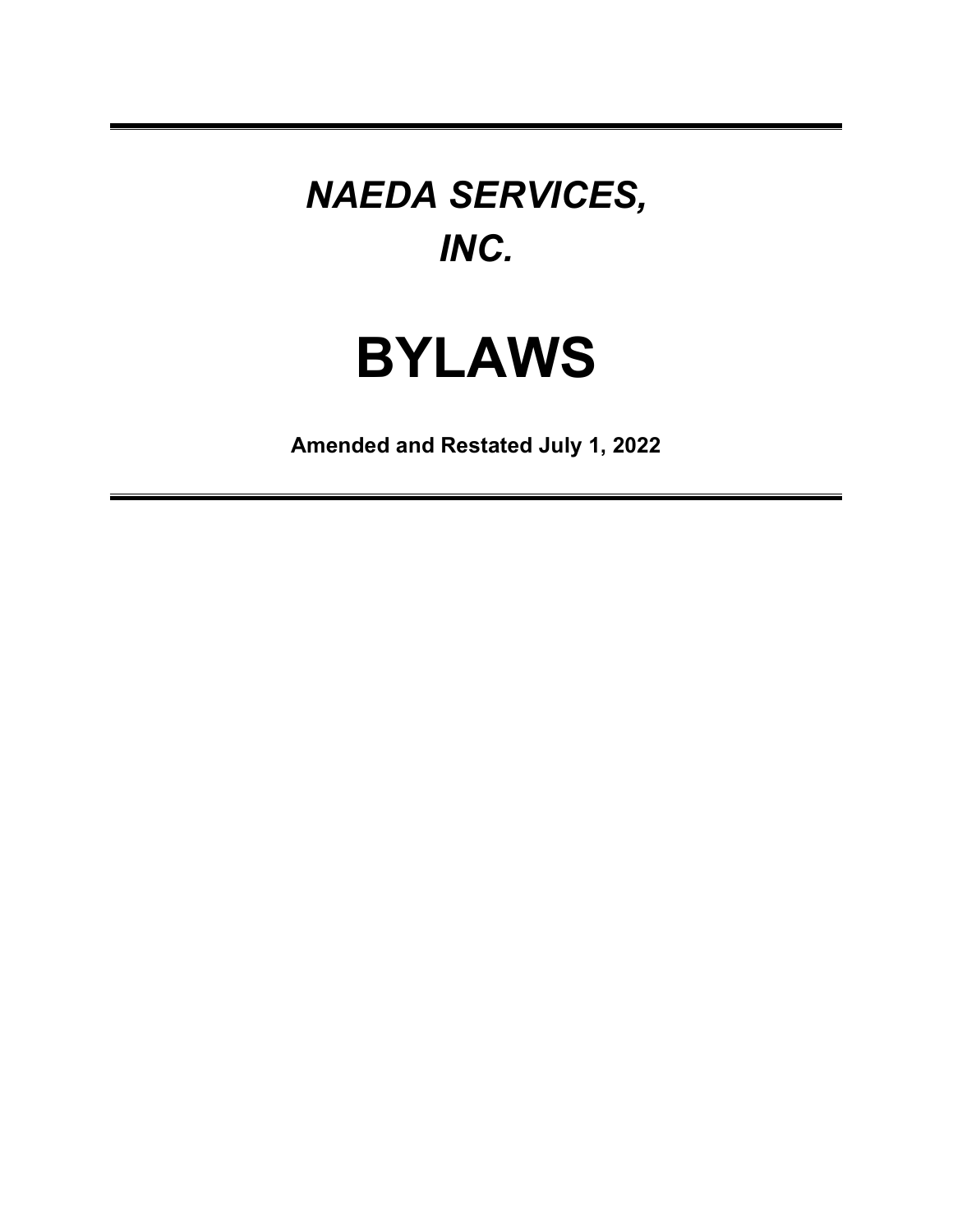#### **TABLE OF CONTENTS**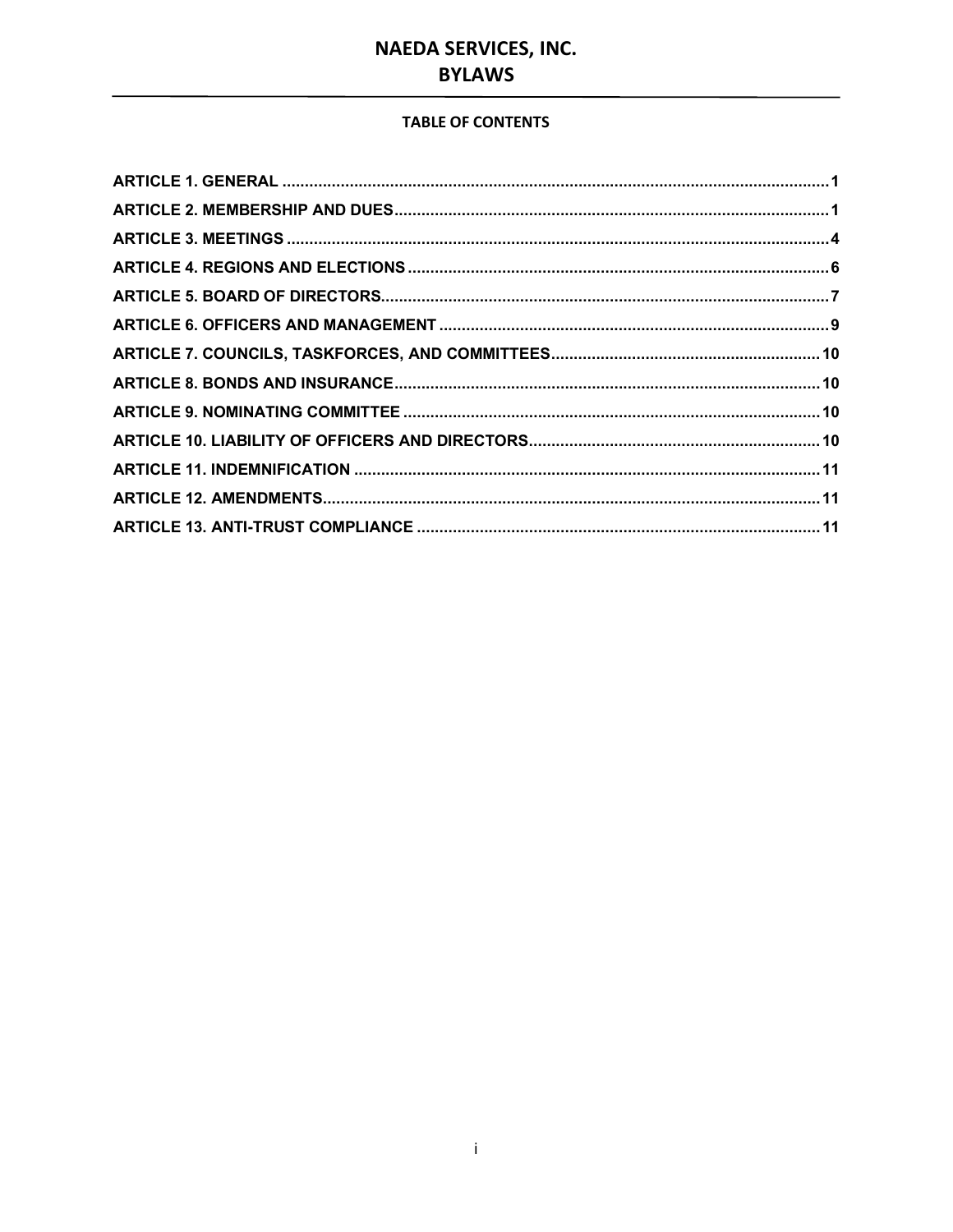#### **ARTICLE 1. GENERAL**

#### <span id="page-2-0"></span>**Section 1. Name**

The name of the Association shall be the NAEDA Services, Inc. (the "Association").

#### **Section 2. Location**

The Association may locate its office and headquarters or have such other offices, within or without the State of Missouri, as may be designated by the Board of Directors from time to time.

#### **Section 3. Vision**

"To build the best business environment for equipment dealers."

#### **Section 4. Mission**

"To provide essential value to our members by enhancing the dealer-manufacturer relationship and advocating for a positive legislative and regulatory environment."

#### **Section 5. Purpose**

The Association is established and maintained to promote the general welfare of retail farm, industrial, construction, forestry, outdoor power, lawn and garden, and turf equipment dealers; to aid in the commercial and professional advancement of its Members; to collect, compile, and disseminate information and data of value or interest to its Members; to aid and protect its Members collectively in any and all of their proper business relations; to foster cooperation and fair practices between manufacturers, distributors, retail dealers, and customers; to encourage and support equitable practices and high business standards within the industry; to cooperate with other trade groups and organizations in matters of mutual interest and concern; to encourage and promote legislative activities; and to do all things properly within the scope of an association of retail equipment dealers. To enable the Association to carry out such purposes, it has the power to do any and all lawful acts necessary or convenient to conduct, promote, or attain the purposes herein set out. In addition to the foregoing, the Association has the powerto engage in any lawful activity thatis permitted for a corporation underthe Missouri Nonprofit Corporation Act, Chapter 355 RSMo or any successor law applicable to the Association's activities as a not for profit corporation.

#### **Section 6. Fiscal Year**

The fiscal year of the Association shall be July 1 through June 30 or as may be designated by the Board of Directors.

#### **ARTICLE 2. MEMBERSHIP AND DUES**

#### <span id="page-2-1"></span>**Section 1. Membership Classifications and Qualifications**

Any person, firm, corporation, or other entity may apply for membership within one of the membership classifications as prescribed in these bylaws if the qualifications for membership in that membership classification are satisfied. The Board of Directors may provide for the waiver of qualifications for membership, except no waivers may be granted in connection with determining eligibility as a Dealer Member.

1.1 **Dealer Member.** This membership category is available to any business extensively engaged in the retail sale and service of agricultural, construction, industrial, forestry, outdoor power, lawn and garden, and/or turf equipment. In addition, the applicant shall (a) maintain an inventory of equipment and repair parts adequate to serve the needs of its customers with respect to the type(s) of equipment represented; (b) maintain a service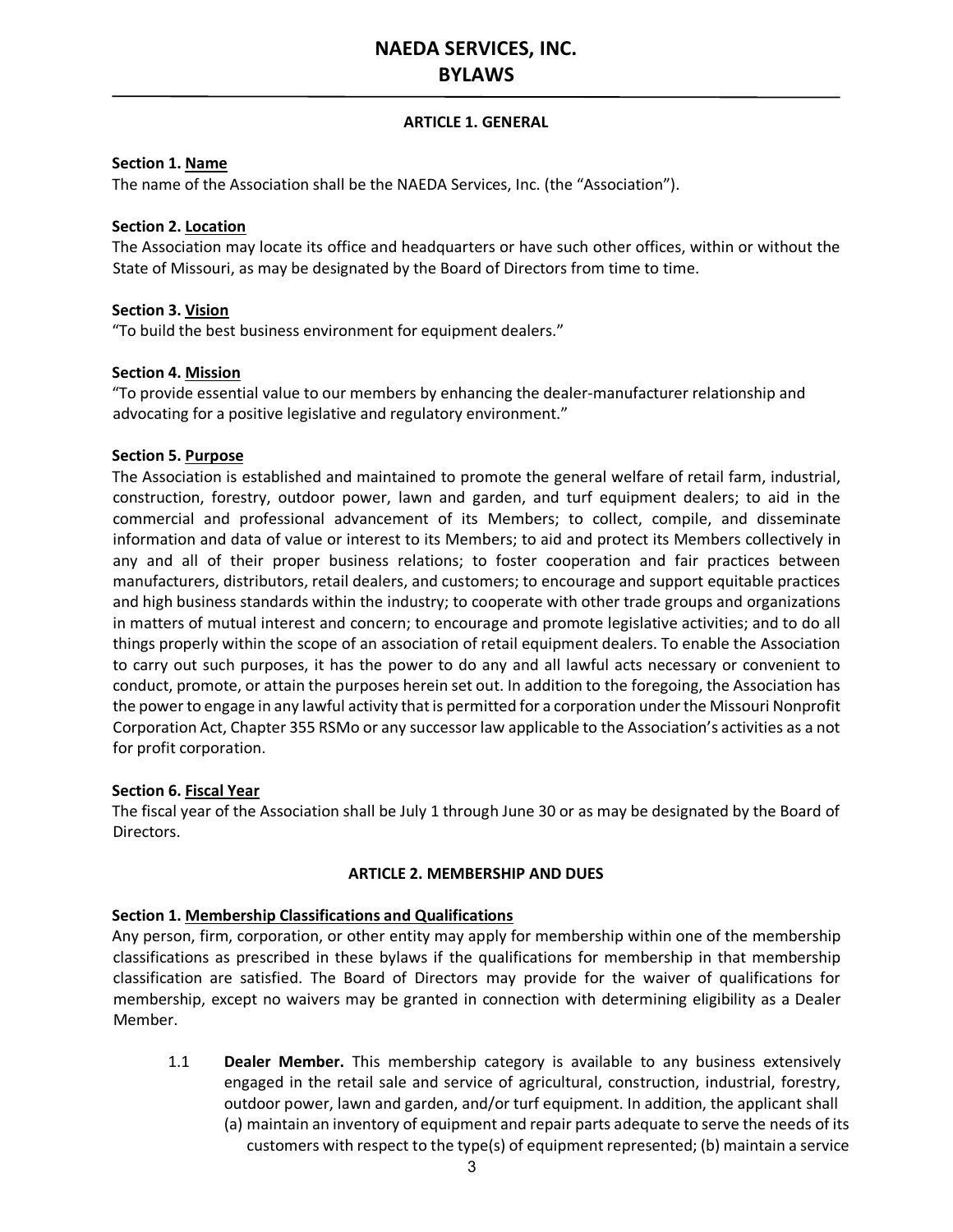department that repairs and services the type(s) of equipment sold and (c) have paid all dues required by Section 2 of Article 2.

Dealer Members have the right to vote in Association matters as prescribed in these bylaws.

Notwithstanding the foregoing, every Dealer Member of North American Equipment Dealers Association ("NAEDA") with the right to vote shall be a Dealer Member of this Association upon payment of Dues to NAEDA without paying separate Dues to the Association, and shall continue as a Dealer Member of this Association so long as the Member continues as a Dealer Member of NAEDA.

1.2 **Allied Partners.** From time to time, the Board of Directors may admit any person, firm or corporation as an Allied Partner of the Association (or such other designation as determined by the Board) if such person, firm or corporation does not meet the criteria for a Dealer Member set forth in Section 1.1 of this Article 2. The Board of Directors may, from time to time, establish, change or terminate various categories of Allied Partners. Each category of Allied Partner shall be entitled to such benefits, privileges and services of the Association as may be established from time to time by the Board of Directors or any person or committee designated by the Board of Directors. Allied Partners shall not be considered members of the Association for any purpose under applicable law.

Allied Partners do not have the right to vote in Association matters as prescribed in these bylaws.

Any person, firm, or corporation's status as an Allied Partner and/or within any Allied Partner categories established by the Board of Directors may be terminated or suspended by the Board of Directors for any reason or no reason.

#### **Section 2. Annual Dues; Termination of Membership**

Members must pay dues which shall be remitted to the Association (the "Dues"). The amount of the Dues, the payment schedule for Dues, and the uses therefore shall be determined from time to time by the Board of Directors and, in each case, may be varied based on different categories (or subcategories) of members. Upon payment of the Dues, a membershall be entitled to membership and to all the rights and privileges of a member until the the end of the year for which such Dues are paid, and no longer; but membership may be renewed for each successive year by the prepayment of the Dues for any such year, so long as such member meets the requirements of the applicable membership category (or subcategory) unless the Board of Directors determines, for cause, that the party should be expelled or that such party's membership should be terminated or suspended. "Cause" includes, but is not limited to, failure to meet one or more of the criteria for membership in a category set forth in these Bylaws, or subsequently established by the Board of Directors, or behavior by a party which is injurious to the reputation and welfare of the retail equipment industry as a whole, but in no event shall "cause" be construed to allow for expulsion in violation of state or federal antitrust laws, anti-discrimination laws, or any other applicable state or federal laws.

Before the Board of Directors may terminate, expel or suspend any member, the Board of Directors shall give the affected member (a) at least fifteen (15) days prior written notice of the termination, expulsion or suspension and the reasons therefore and (b) the opportunity to present their views to the Board of Directors, either orally or in writing as determined by the Board of Directors, at least five (5) days before the effective date of the termination, expulsion or suspension. Notwithstanding the foregoing, the Board of Directors may also terminate, expel or suspend a member by any other procedure that is fair and reasonable after taking into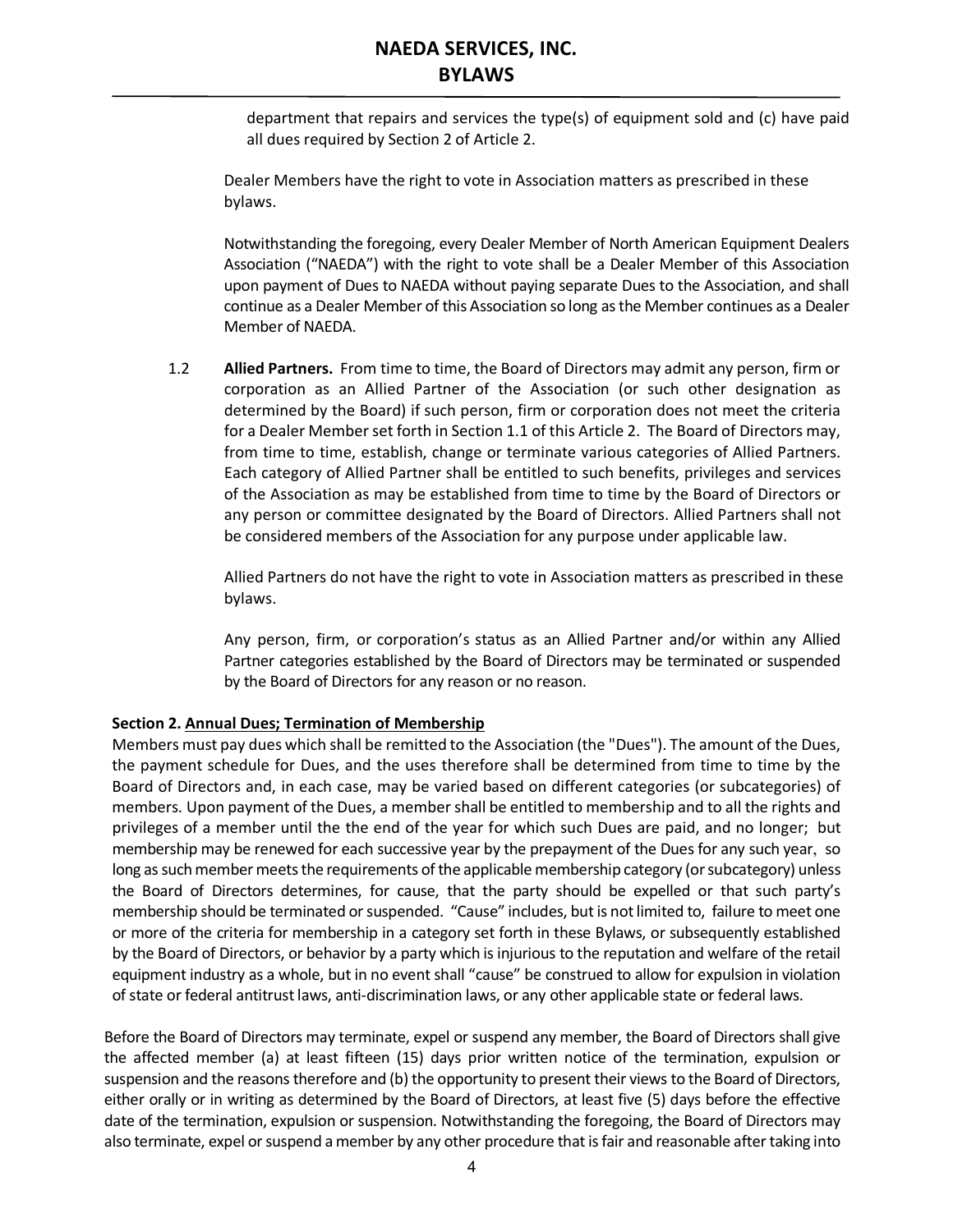consideration all of the relevant facts and circumstances. The decision of the Board of Directors shall be final.

#### **Section 3. Special Assessments**

Special assessments may be levied by the Board of Directors on members as deemed necessary to meet unusual and extraordinary expenses. The Board of Directors shall determine the appropriate assessment methodology.

#### **Section 4. Records**

Membership records may be kept by the Association that further classify members based on the type of equipment and/or services sold, sales mix, number of stores/employees, interest areas, or any other classification as determined by the Board of Directors. In addition, the Association shall keep at its principal office original or duplicate official records in which shall be recorded the names and addresses of the members; the date a member was admitted; the date a member was dropped; the names and addresses of the Association's Directors and officers; minutes of all Board meetings, committee meetings, and membership meetings; a record of all Board or membership action taken without a meeting; appropriate accounting and financial records of the Association (including statements of income and expense); copies of the Association Articles of Incorporation, bylaws, and all amendments to each document currently in effect; the most recent annual report delivered to the Secretary of State; and any other records or information as from time to time may be required by law or deemed appropriate by the Board of Directors.

#### **Section 5. Inspection of Records**

A Dealer Member may inspect the records of the Association pursuant to any statutory or other legal right, and shall be permitted to inspect such records only during the usual and customary hours of business in such manner as will not unduly interfere with the regular conduct of the business of the Association.

#### **Section 6. Resignation**

Any member resigning from or not renewing their membership may do so by giving written notice to the Board of Directors or by failing to pay Dues on or before the due date for payment. Any member going out of the business which entitled the member to membership, or who is adjudicated a bankrupt, or for whom a receiver has been appointed, shall be deemed to have withdrawn from membership. Any member that has resigned or otherwise withdrawn shall not thereby be released of any obligation to the Association that may have occurred prior to the date of resignation or withdrawal, and shall not be entitled to a refund for any unused portion of Dues. Any and all right, title and interest, both legal and equitable, of a member in and to the property of the Association, shall cease and terminate upon the member's resignation, withdrawal or ceasing to be a member for any reason.

#### **ARTICLE 3. MEMBER MEETINGS**

#### <span id="page-4-0"></span>**Section 1. Annual and Special Membership Meetings**

The Board of Directors shall fix the time and place of the annual meeting of Dealer Members of the Association. Special meetings of the Dealer Members may be called by the Board of Directors at such place and at such time as the Board determines. Dealer Members may participate in a meeting by means of conference telephone, video conferencing, webinar or similar communications equipment, as determined by the Board, whereby all persons participating in the meeting can interact in verbal or written form with each other, and participation in a meeting in such manner shall constitute presence in person at such meeting. Special membership meetings may also be called by the members if members holding at least five percent (5%) of the voting power sign, date, and deliver to any corporate officer one or more written demands for the meeting describing the purpose or purposes for which it is to be held. The close of business on the thirtieth day before delivery of the demand or demands for a special meeting to any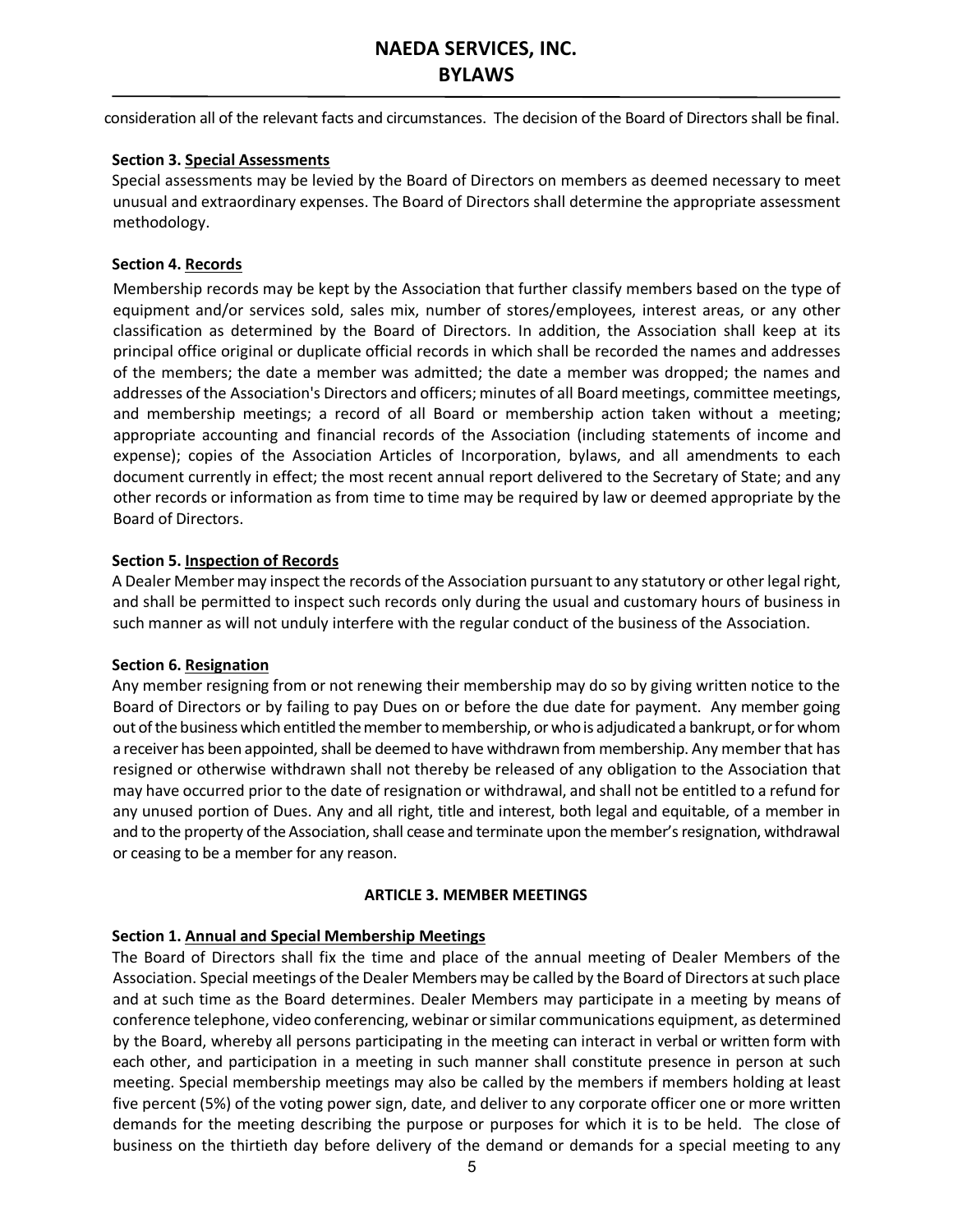corporate officer is the record date for the purpose of determining whether the five-percent requirement has been met. If notice for a special meeting is not given by the Association within thirty days after the date the written demand or demands are delivered to a corporate officer, a person signing the demand or demands may set the time and place of the meeting and give notice pursuant to the notice requirements set forth herein. Only Dealer Members will have a right to participate in membership meetings; provided, that, the Board of Directors may invite one or more members that are not Dealer Members to participate as determined in the sole discretion of the Board of Directors.

#### **Section 2. Notice of a Meeting**

Written or printed notice of each membership meeting, whether annual or special, stating the place, date, and time of the meeting, and in case of a special meeting, the purpose or purposes thereof, shall be delivered to each Dealer Member, either personally, by certified or first class mail, by electronic mail, or any other form of communication permitted by applicable law, not fewer than ten (10) days or more than sixty (60) days prior to the meeting unless, as to a particular matter, other or further notice is required by law, in which case such other or further notice shall be given. If notice is delivered via certified or first class mail, such notice shall be deemed to be given when mailed. If notice is delivered via electronic mail, such notice shall be sent to the member's electronic mail address stated in the records of the Association. Notice sent by electronic mail shall be deemed to be given on the date such notice is sent unless the sender is notified that such notice is undeliverable within six (6) hours of the time it is sent.

A member may waive any notice required by these bylaws, the Articles of Incorporation, or any law, before or afterthe date and time stated in the notice. The waiver must be in writing, signed by the party entitled to notice, and delivered to the Association for inclusion in the minutes or filing with the Association's records. Attendance at any meeting waives any objection to lack of notice or defective notice of the meeting or to consideration of a particular matter at the meeting that is not within the purpose or purposes described in the meeting notice unless the member at the beginning of the meeting objects to holding the meeting or transacting business at the meeting or objects to considering the particular matter when it is presented.

#### **Section 3. Quorum**

At all meetings of the Association, unless otherwise provided in these bylaws, the Articles of Incorporation, or any law, the presence of five percent (5%) of the Dealer Members shall be necessary and sufficient to constitute a quorum for the transaction of business, and the act or acts of the majority of the Dealer Members present at any such meeting at which there is a quorum shall be the act or acts of the Association as permitted by law; provided, however unless at least one-third of the voting power is present in person or by proxy, the only matters that may be voted upon at an annual or regular meeting of Dealer Members are those matters that are described in the meeting notice.

#### **Section 4. Voting**

Each Dealer Membershall have one vote perretailsales and/orservice location thatis counted for purposes of calculatingDues; provided, however, that each Dealer Member within the states and provinces set forth on **Exhibit A**, which represent those certain regional associations that initially merged with and into the North American Equipment Dealers Association, formerly known as Equipment Dealers Association, pursuant to that certain Plan and Agreement of Merger, dated July 1, 2022, by and among North American Equipment Dealers Association, WEDA Trade Association, United Equipment Dealers Association, Inc., and Midwest-SouthEastern Equipment Dealers Association, Inc., shall be entitled to two votes per retail sales and/or service location within such states and provinces set forth on **Exhibit A** that is counted for purposes of calculating Dues. Notwithstanding any of the foregoing, to the extent a regional equipment association representing states and/or provinces not initially set forth on **Exhibit A** merges with and into the North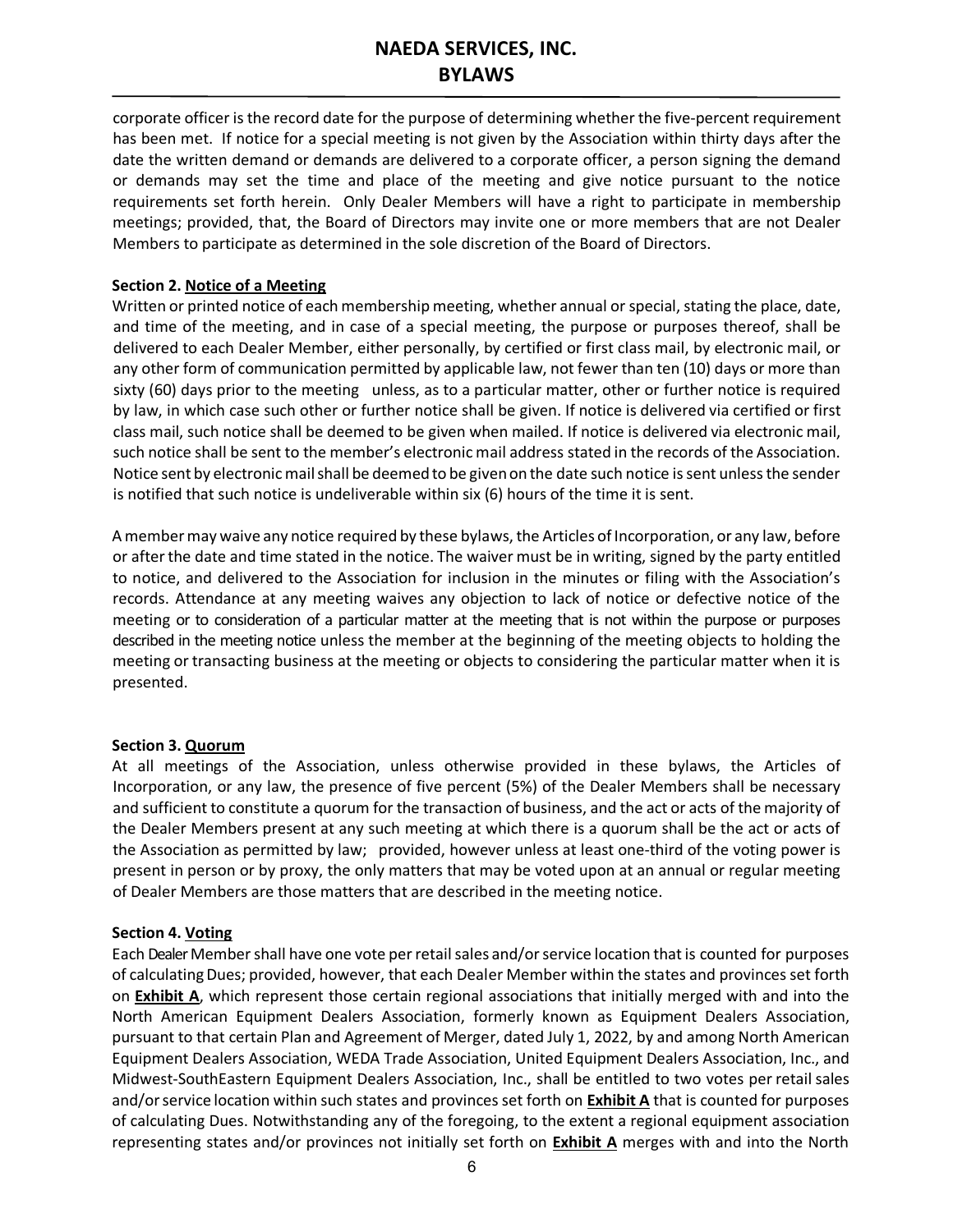American Equipment Dealers Association, the Board of Directors may update **Exhibit A** to include such represented states and/or provinces and each Dealer Member within the newly added states and provinces shall be entitled to two votes per retail sales and/or service location within such states and provinces set forth on **Exhibit A** that is counted for purposes of calculating Dues.

#### **Section 5. Proxy**

A Dealer Member may vote either in person or by proxy executed in writing signed by the Dealer Member or his/her duly authorized attorney in fact. No proxy shall be valid after eleven (11) months from the date of execution unless otherwise provided in the proxy, but in no case shall any proxy be valid for more than three (3) years from the date of execution.

#### **Section 6. Record Date**

The record date for determining the members entitled to notice of any meeting shall be the close of business on the business day preceding the day on which notice is given, orif notice is waived, atthe close of business on the business day preceding the day on which the meeting is held. The record date for determining the members entitled to vote at a meeting shall be the date of the meeting. A determination of the members entitled to notice of or to vote at a membership meeting is effective for any adjournment of the meeting unless the adjournment is to a date more than seventy (70) days after the original record date, in which case the board must fix a new record date for determining the members entitled to notice of and to vote at the adjourned meeting. The record date for determining the members entitled to take action by written consent shall be the date the first member signs the consent.

#### **Section 7. Action by Written or Electronic Ballot**

Any action which may be taken at any annual or special meeting of members may be taken without a meeting if the Association delivers a written or electronic ballot to every member entitled to vote on the matter. The number of votes required to approve such action shall be the same requirement set forth in Article 3, Section 3 of these bylaws unless the Articles of Incorporation, these bylaws, or any law require a different number. Each ballot shall contain the following: a statement of each proposed action; an opportunity to vote for or against each proposed action; the number of responses needed to meet the quorum requirements, if any; the percentage of approvals necessary to approve each matter; and the time by which a ballot must be received by the Association in order to be counted. A Dealer Member must be given a reasonable time to return the ballot.

#### **Section 8. Action by Written Consent**

Any action required to be taken or which may be taken at any annual or special meeting of members may be taken without a meeting if a consent in writing, setting forth the action so taken, is signed by members holding at least eighty percent (80%) of the voting power. The Board secretary shall file such consents with the minutes of the membership meetings. A consent signed under this section has the effect of a meeting vote and may be described as such in any document filed with the Secretary of State.

#### **ARTICLE 4. REGIONS**

#### <span id="page-6-0"></span>**Section 1. Regions**

The Board of Directors shall establish Regions for the purpose of electing Directors. The boundaries for the Regions may be reviewed by the Board from time to time and changes to the boundaries may be made by the Board following such review.

#### **Section 2. Number of Regions**

The geographic territory in which the Association operates will be divided into Regions. There is no limit on the authority of the Board to (a) change the geographic territory served by the Association or the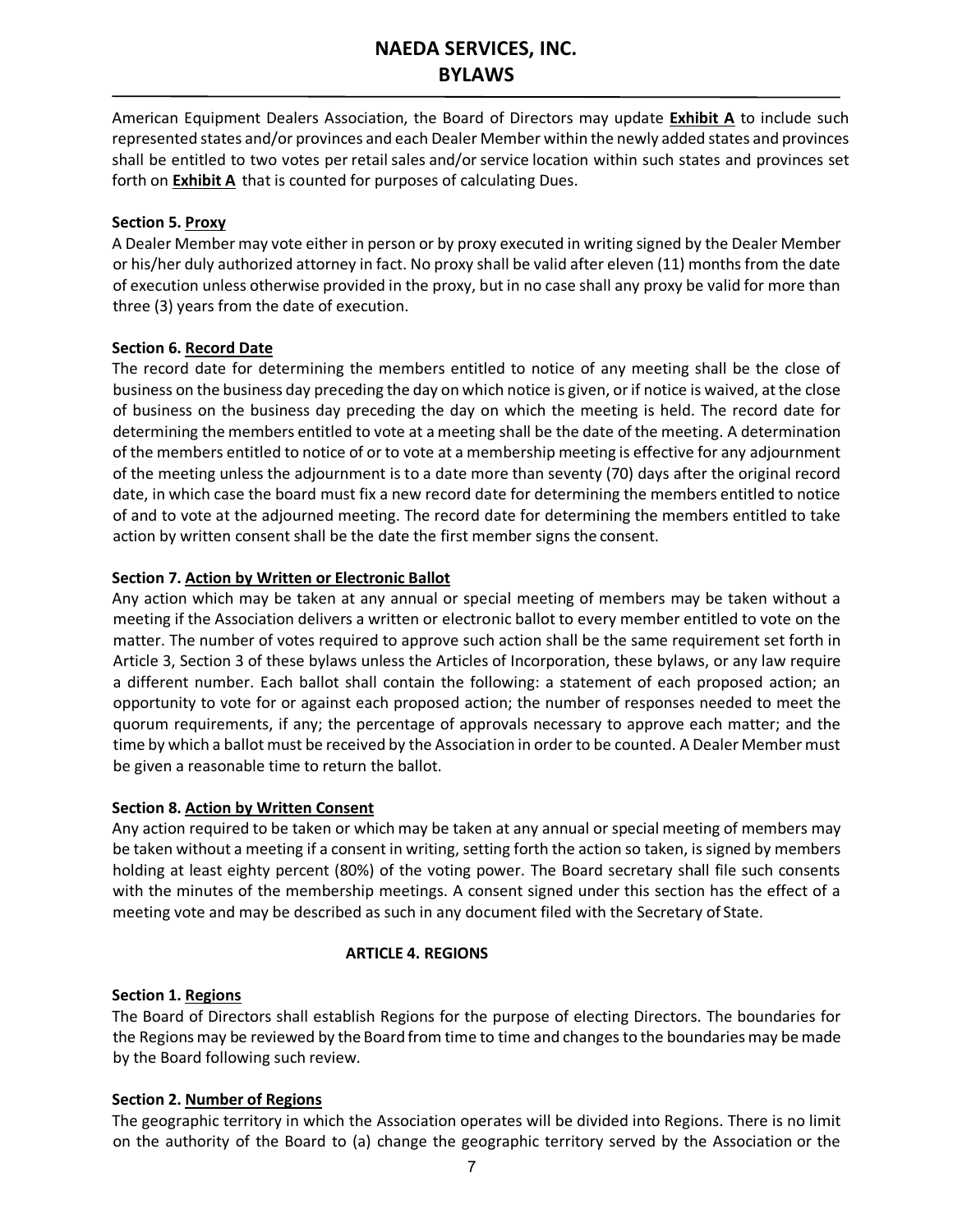boundaries of any Region or (b) increase or decrease the number of Regions; provided, that, there may not be less than five (5) Regions and in connection with any decision to decrease the number of Regions, the Board must identify the specific Region(s) that is/are being eliminated as a result of the decrease. The Board shall review the Regions, including, without limitation, the geographic territory served, the boundaries of any Region, and existing and potential members, at least once every five (5) years. The initial Regions are set forth on **Exhibit B**. Notwithstanding the foregoing, the Board of Directors shall not change or eliminate the initial Regions as set forth on **Exhibit B** for a period of two (2) years following the effective date of these amended and restated bylaws.

#### **Section 3. Changes in Regions**

If the boundaries of a Region are changed, the current Director representing such Region will continue to serve the remainder of his or her term. If the number of Regions is increased, the number of Directors will correspondingly increase and a Director will be elected to represent such Region in connection with the next regularly scheduled election of Directors. If the number of Regions is decreased, the number of Directors will correspondingly decrease; provided, that any Director serving a Region that will be eliminated as a result of a decrease in Regions will continue to serve the remainder of his or herterm.

#### **Section 4. Members with Locations in Multiple Regions**

Dealer Members with locations in more than one Region shall have their votes proportionally allocated between each Region in which they operate on the basis of stores/locations per Region unless the Articles of Incorporation, these bylaws, or any law require a different allocation.

#### **ARTICLE 5. BOARD OF DIRECTORS**

#### <span id="page-7-0"></span>**Section 1. Board Duties and Authority**

The Board of Directors shall be policy-based and defined as a deliberating body which has fiduciary, legal, and strategic responsibilities and focuses on continuousstrategic planning, determines desired outcomes, develops and approves policy imperatives to guide operations, and ensures the Association uses these policies to work toward meeting its vision and fulfilling its mission in accordance with the Articles of Incorporation and these bylaws. In addition, the Board may exercise all powers of the Association and do all such lawful acts and things as are not prohibited by statute, Articles of Incorporation, or these bylaws.

#### **Section 2. Size, Composition, and Qualifications**

Subject to the provisions of Article 4 relating to changes in boundaries or the number of Regions, the Board of Directors shall be composed of one (1) board member from each Region (each a "Region Director"); provided that Regions encompassing states and provinces represented by certain regional associations that merge with and into the Association may be allowed more than one (1) board member in accordance with the exceptions and/or criteria detailed on **Exhibit A,** which may be modified by vote of a majority of all members of the Board of Directors from time to time. Notwithstanding the foregoing, the Board of Directors shall at all times have at least five (5) members. All Board members must be natural persons and must be an individual actively involved in the operation of a Dealer Member in good standing with at least one dealership location in a Region and who is either an owner (whether direct or indirectly through one or more entities or trusts) of the Dealer Member or a member of the executive management of the member (an "Owner/Operator"). No more than one Owner/Operator for a Member's ownership group may serve on the Board at the same time unless this restriction is waived by the Board of Directors.

#### **Section 3. Term and Commencement of Term**

Except as provided in this Article, each member of the Board of Directors will serve a three (3) year term following their election as a Director; provided that a Director shall continue to serve until the Director's successor is duly elected. Except as provided in this Section, no person shall be elected as a Director for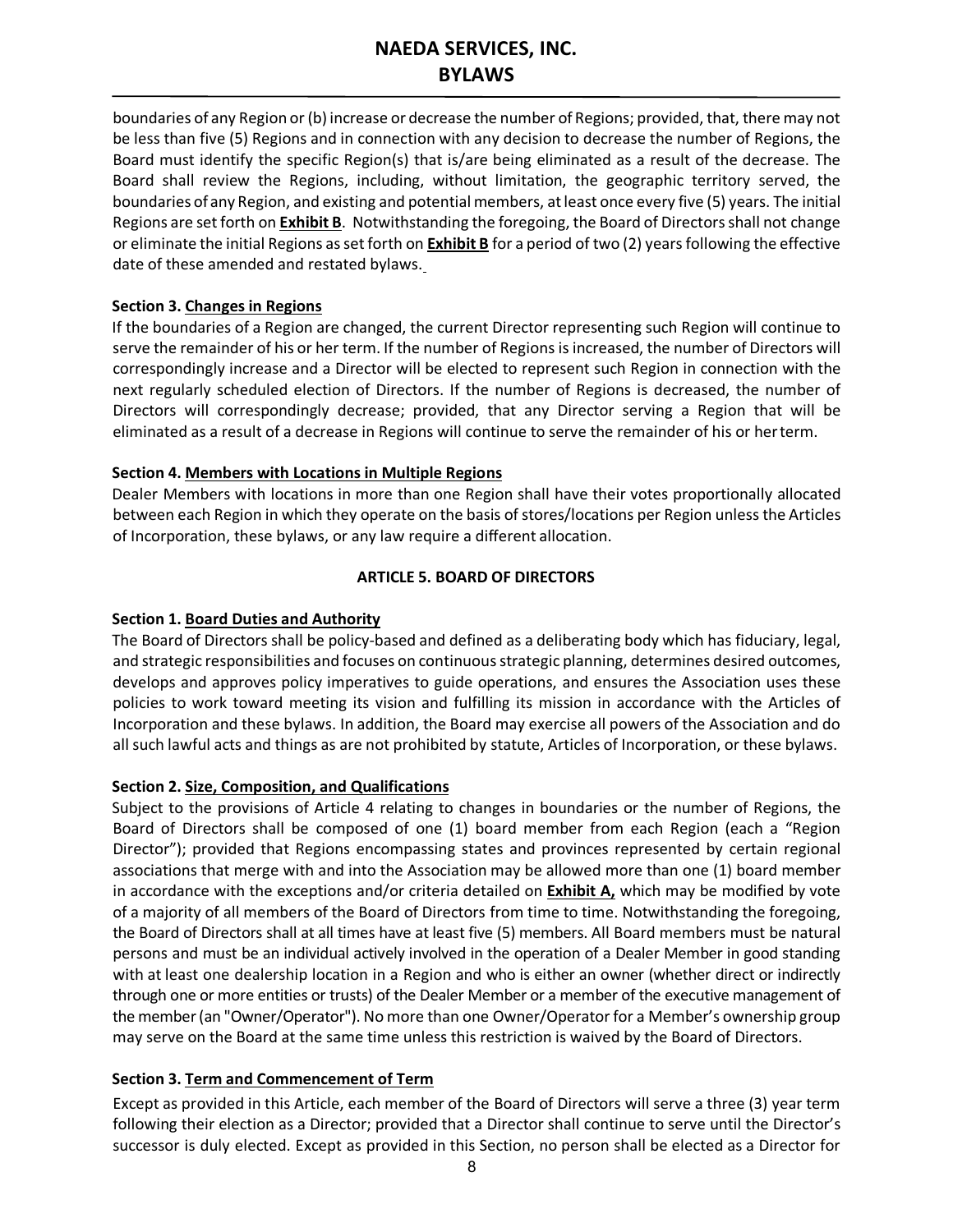more than two (2) consecutive three-year terms. Except for the foregoing limitation, a Director may serve an unlimited amount of terms on the Board. A person who serves as a Director for any part of a term to which some other person was elected as a Director shall be deemed to have served the entire three-year term for purposes of the term limitations described in the preceding sentence. Furthermore, a Director may exceed the term limits contained in this Section aslong assuch person isserving as an elected officer. The Directors shall serve staggered terms with approximately one-third (1/3) of the terms expiring each year. If the number of Directors is increased, the terms for newly-created Director positions will be staggered as determined by the Board so that a roughly proportional number of Directors will be up for election each year. **Special Rules for Initial Terms.** The following rules will apply to the persons serving on the initial Board of Directors pursuant to Article 5, Section 5: (a) prior years of service on the board of directors of any predecessor association prior to the effective date of these amended and restated bylaws will not count for purposes of term limits; and (b) if the initial term of a Director is less than three years, the term of such Director will be deemed to be three years for purposes of the limits on terms of Directors..

#### **Section 4. Nominations; Voting Procedure**

Prior to an election for one or more Directors with expiring terms, the Nominating Committee will send a notice to all Dealer Members in the applicable Region requesting nominations for such election. The names of all qualified nominations from a Region shall be placed on the ballot for election as a Director from such Region. There may be no more than one Owner/Operator per a Member's ownership group on the ballot for all Director positions up for election in a year unless this restriction is waived by the Board ofDirectors. At each annual meeting of the Dealer Members or by ballot voting without a meeting, the Dealer Members shall elect one or more persons to serve as a Director to fill each position on the Board of Directors with an expiring term. Prior to the election of a Director by ballot voting without a meeting, the Association shall deliver a written or electronic ballot to every Dealer Member in such Region. The ballot must contain the candidate(s) for election, the opportunity to vote for a candidate or write-in a candidate, specify the number of Directors to be voted for, and the time by which the ballot must be received by the Association to be counted. A Member must be given a reasonable time to return the ballot. Dealer Members must cast their votes to elect the same individual to serve on each of the Board of Directors of NAEDA, NAEDA Canada and the Board of Directors of the Association. The candidate(s) that receives the most votes will be elected as Director(s) for such Region and no minimum number of votes or percentage of votes will be required. If a Member has locations in more than one Region, such Member's votes will be allocated in accordance with Article 4, Section 4.

#### **Section 5. Initial Directors**

Notwithstanding anything to the contrary contained herein, the persons set forth on **Exhibit C** will serve as the initial members of the Board of Directors for the Regions and for the terms set forth after their respective names. If a Board officer position is noted after the name of a Board member set forth on **Exhibit C**, that person will fulfill that role for the term provided in Article 6 below.

#### **Section 6. Removal; Death, Resignation, Disqualification, or Cessation of Business**

Any Director, or the entire Board of Directors, may be removed without cause by the Dealer Members. Any vote to remove a Director shall only be at a meeting called for the purpose of removing the Director or Directors and the meeting notice must state that the purpose, or one of the purposes, of the meeting is the removal of the Director or Directors. Any Director elected by the Board of Directors may be removed without cause by a vote of two-thirds of the Directors then in office. In the event of the death, resignation, removal, disqualification, refusal, or failure to serve of any person elected to serve as a member of the Board of Directors, the Board shall appoint a successor to serve the unexpired term; provided, that, any successor elected to fill such a vacancy must meet the qualifications needed to serve in such position as specified in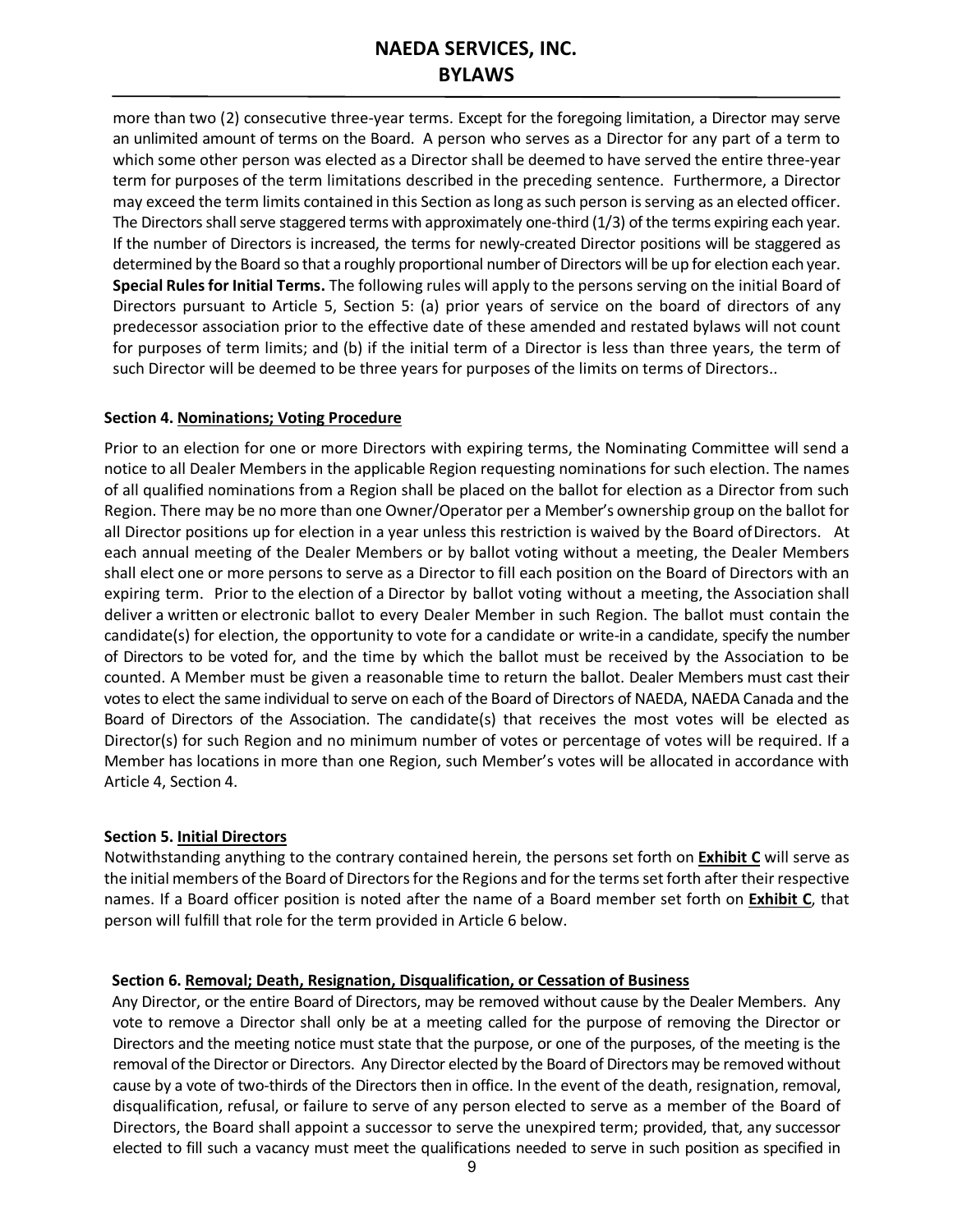these bylaws. If the number of remaining Directors is less than a quorum, approval by a majority of the remaining will be sufficient to appoint a qualified successor(s)*.* In addition to any other rights to remove a Director provided by law or the Articles of Incorporation or Bylaws of this Association, if any Director is absent from three consecutive regular meetings of the Board of Directors, such Director shall be automatically removed as a Director, unless reinstated by a majority vote of the entire Board of Directors.

#### **Section 7. Meetings and Special Meetings of the Board**

Regular meetings of the Board of Directors may be held without notice at such times and places either within or without the State as shall from time to time be fixed by resolution adopted by the full Board of Directors. Any business may be transacted at a regular meeting. Special meetings of the Board of Directors may be called by the Chair or by a majority of the members of the Board of Directors with three (3) days' notice to each member of the Board of Directors. All notices of special meetings shall state the date, time, place, and purposes for the meeting. The business of a special meeting shall be confined to the matter or matters specified in the notice or as approved by the Board of Directors at the time of the meeting. Members of the Board of Directors may participate in a meeting of the Board by means of conference telephone, video conferencing, or similar communication equipment whereby all persons participating in the meeting can hear each other. Participating in a meeting in this manner shall constitute presence in person at the meeting.

If notice is delivered via certified or first class mail, such notice shall be deemed to be given when mailed. In addition to any other methods of notice that may be permitted by law, notice of meetings of the Board of Directors may be made via electronic mail to the electronic mail address for a Director on the records of the Association. Notice sent by electronic mail shall be deemed to be given on the date such notice is sent unless the sender is notified that such notice is undeliverable within six (6) hours of the time it is sent. Any and all Directors may waive the notice requirement by signing a written waiver of such notice requirement, which statement may be attached to any Board of Directors resolution.

#### **Section 7. Quorum**

A majority of the Board of Directors shall constitute a quorum for the transaction of business. The act of the majority of the Directors present at a meeting at which a quorum is present shall be the act of the Board of Directors, except as may otherwise be specifically provided by these bylaws. Each Director shall have one vote except that the Chair (or any officer serving as the chair of the meeting in the absence of the Chair) shall have a second vote in case of a tie.

#### **Section 8. Action without Meeting by Written or Electronic Consent**

Any action that is required to be or may be taken at a meeting of the Board of Directors may be taken without a meeting if written or electronic consents, setting forth the action so taken, are signed by all of the Directors. Such consents shall have the same force and effect as a unanimous vote at a meeting duly held.

#### **Section 9. Board Compensation**

Members of the Board of Directors shall not receive any compensation or salary for their services; provided, however, that nothing in this Section shall preclude the Board from compensating or reimbursing a member of the Board for serving the Association in another capacity. The Associationshall provide for reimbursement of traveling and other expenses for members of the Board of Directors incurred in the attendance at Board meetings.

#### **Section 10. Conflict of Interest Transactions**

A conflict of interest transaction is a transaction in which a member of the Board of Directors has a material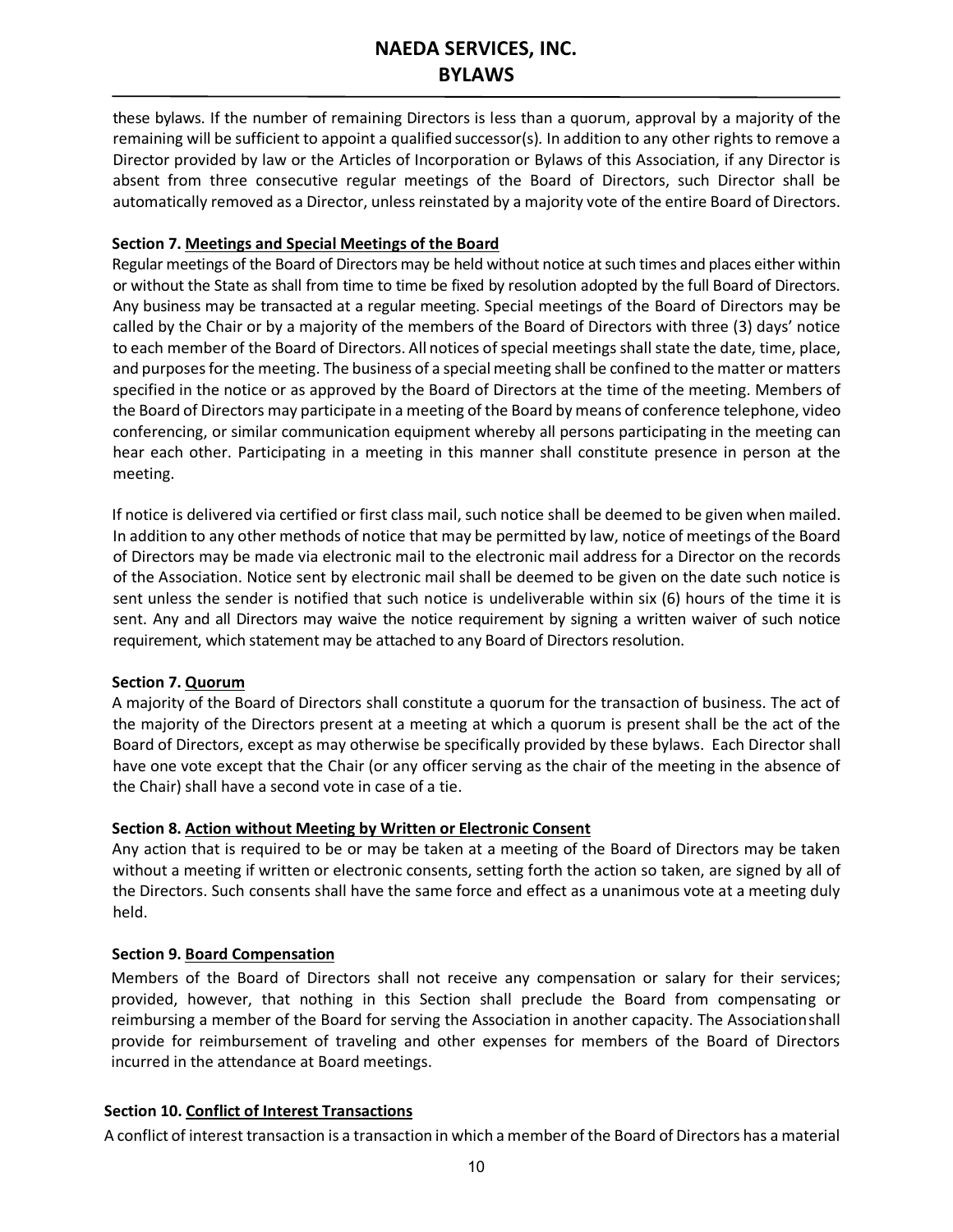interest. A conflict of interest transaction is not voidable if the transaction is not unfair to the Association at the time it is entered into or is approved.

A transaction in which a Director has a conflict of interest may be approved if:

- i. The material facts of the transaction and the Director's interest were disclosed or known to the Board of Directors or a committee of the Board and the Board or committee of the Board authorized, approved or ratified the transaction; or
- ii. The material facts of the transaction and the Director's interest were disclosed to, or known by, the Members and the Members authorized, approved or ratified the transaction.

A conflict of interest transaction is approved if it receives a majority vote of the Board of Directors, or on the committee, who have no direct or indirect material interest in the transaction, but a transaction may not be approved by a single Director. If a majority of the Directors on the Board who have no direct or indirect material interest in the transaction vote to approve the transaction, a quorum is deemed present for the purpose of the vote and action taken under this paragraph. The presence of, or a vote cast by, a Director with a material interest in the transaction does not affect the validity of any vote or action taken under this paragraph if the transaction is otherwise approved as provided in this paragraph.

A conflict of interest transaction is authorized, approved or ratified by the members if it receives a majority of the votes entitled to be counted under this section. Votes cast by a Dealer Member for which a Director is an Owner/Operator and has a material interest in the transaction may not be counted in a vote of members to determine whether to authorize, approve or ratify a conflict of interest transaction but will be counted in determining whether the transaction is approved under any other section of these Bylaws. A majority of the voting power, whether or not present, that is entitled to be counted in a vote on the transaction under this section constitutes a quorum for the purpose of taking action under this section.

If the transaction is approved under the above provisions, the minutes of the meeting shall reflect the names of the persons who disclosed material interests; the nature of the material interests and whether the Board determined there was a conflict; the names of the persons present for discussion and votes relating to the transactions; the content of the discussions, including any alternatives to the proposed transaction; and a roll call of the vote.

#### **ARTICLE 6. OFFICERS AND MANAGEMENT**

#### <span id="page-10-0"></span>**Section 1. Board Officers**

The Board officers of the Association shall be the Chair, Vice-Chair, Immediate Past Chair, Secretary, and Treasurer. The officersshall be elected annually by the Board of Directors at its fall Board meeting. Unless otherwise specified in these bylaws, each elected officer shall take office the first day of October following the date they are elected to the officer position and shall serve until a qualified successor is duly elected. Vacancies in any office shall be filled for the balance of the term subject to Section 8 of this article.

#### **Section 2. Chair**

The Chair must be a member of the Board of Directors and shall chair all meetings of the Association. The Chair will be elected by the Board of Directors and shall serve a one-year term or until a qualified successor is duly elected. The Chair is an ex officio member of all councils, taskforces, andcommittees.

#### **Section 3. Vice-Chair**

The Vice-Chair must be a member of the Board of Directors and shall chair all meetings of the Association where the Chair is absent or unable to act. The Vice-Chair will be elected by the Board of Directors and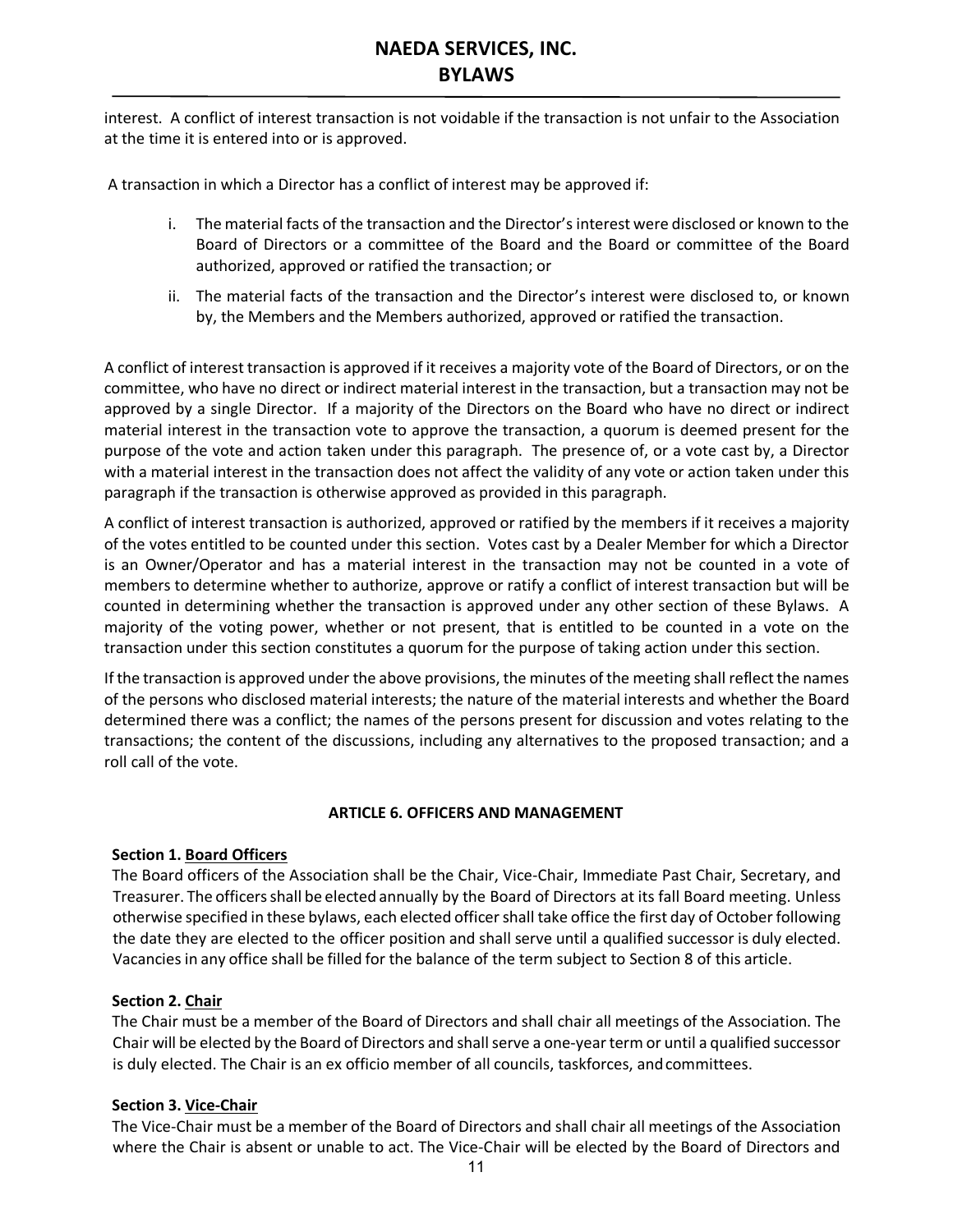shall serve a one-year term, or until a qualified successor is duly elected.

#### **Section 4. Immediate Past Chair**

After the Chair's term is completed, he or she will serve a one-year term as Immediate Past Chair. The Immediate Past Chair must be a member of the Board of Directors and shall chair all meetings of the Association in the absence or inability to act of the Chair and Vice-Chair.

#### **Section 5. Secretary**

The Board of Directors shall elect a Secretary to serve a one-year term. The Secretary shall give, or cause to be given, notice as required of all meetings of the Association and the Board of Directors, and shall supervise the keeping of the books and records of the Association, keep a record of the proceedings of the meetings of the Association and the Board of Directors and such other reports as determined by the Board of Directors.

#### **Section 6. Treasurer**

The Board of Directors shall elect a Treasurer to serve a one-year term. The Treasurer shall supervise the keeping of the financial records of the Association, the receipt, deposit, and disbursement of the monies of the Association under the direction of the President/CEO or his/her designee, and such other duties normally associated with the office. If the Board of Directors authorizes an Audit and Finance Committee, the Treasurer shall also serve as the chair of such committee.

#### **Section 7. Vacancies**

In the event of a vacancy in the office of any elected officer, a special election will be held by the Board of Directors at their earliest convenience and the newly-elected officer shall serve the balance of the term of the vacated officer.

#### **Section 8. Removal**

Any officer elected or appointed by the Board of Directors may be removed with or without cause by an affirmative vote of a majority of the Board of Directors at any annual, regular, or special meeting of the Board of Directors.

#### **Section 9. Management**

The management and administration of the Association shall be performed by a salaried individual, employed or appointed by, and directly responsible to the Board of Directors and shall have the title of Chief Executive Officer (CEO) or such other title as the Board shall from time to time designate. The CEO shall employ and may terminate the employment of members of the staff necessary to carry on the work of the Association. The CEO shall manage and direct all functions and activities of theAssociation and perform such other duties as may be authorized and/or specified by the Board.

#### **ARTICLE 7. COUNCILS, TASKFORCES, AND COMMITTEES**

<span id="page-11-0"></span>The Board of Directors may create such standing or special committees, councils or taskforces of two or more Directors as it deems desirable and may delegate to it such Board powers, duties, duration and responsibilities, not inconsistent with law or these Bylaws, as may be stated in the resolution creating the committee. The creation of a committee and appointment of members to it must be approved by the Board of Directors. All provisions of these Bylaws relating to meetings, actions without meetings, notice, waiver of notice, and quorum and voting requirements shall apply to such committees and committee members.. All such councils, taskforces, and/or committees established under this provision are responsible to, and serve at the pleasure of the Board of Directors and have only the power and authority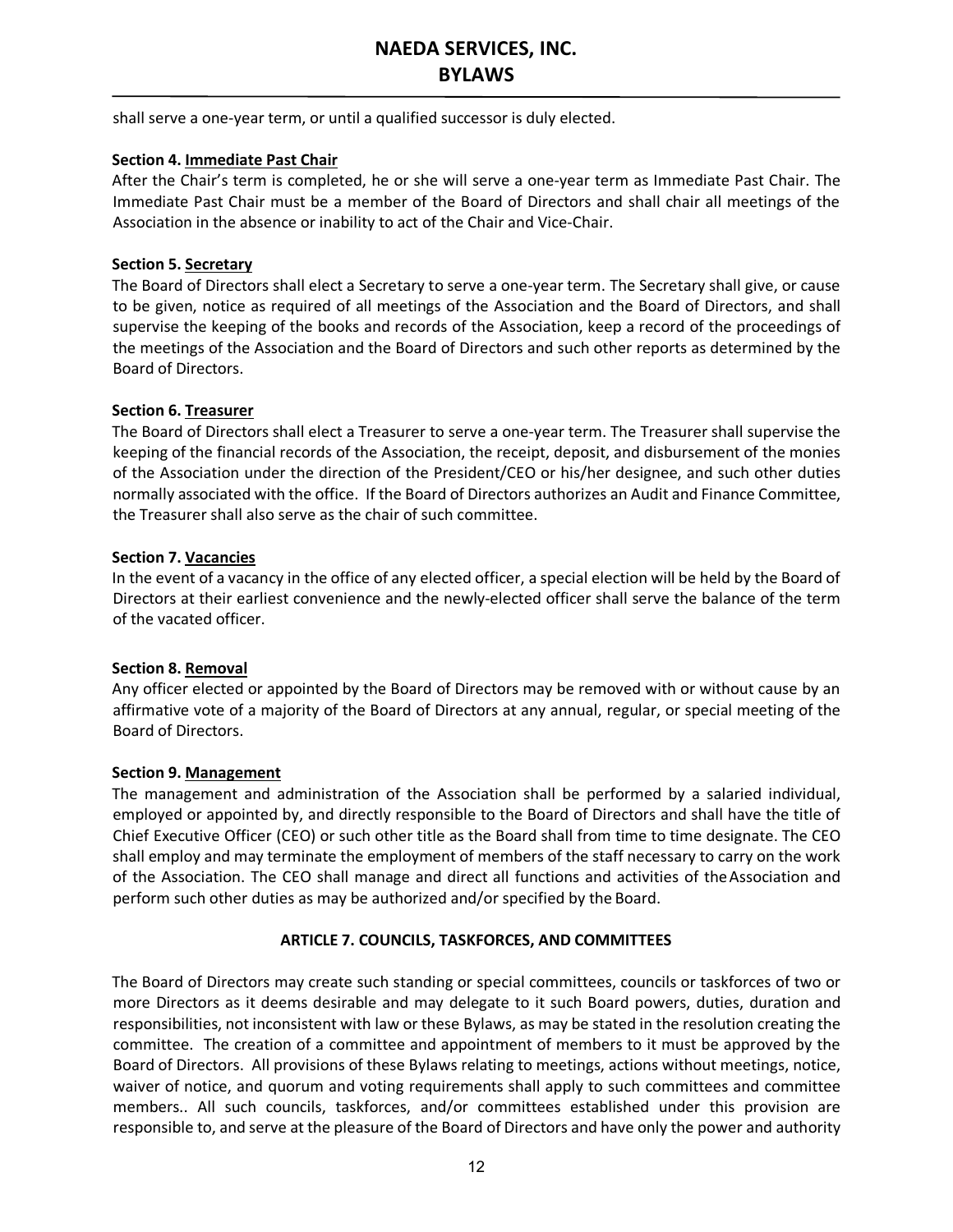<span id="page-12-0"></span>granted to them by the Board of Directors.

#### **ARTICLE 8. BONDS AND INSURANCE**

The Board of Directors may require officers and employees to be bonded or insured, with one or more sureties at the Association's expense, in a sum satisfactory to the Board, for the faithful performance of their respective office and duties, and for the restoration to the Association, in case of death, resignation, retirement, or removal from office, of all books, papers, vouchers, money, and other Association property of any kind in their possession or under their control.

#### **ARTICLE 9. NOMINATING COMMITTEE**

<span id="page-12-1"></span>At the fall meeting of the Board of Directors, the Board of Directors shall appoint a Nominating Committee consisting of three (3) members. The Board of Directors shall appoint the same individuals appointed to the Nominating Committee of NAEDA to serve on Nominating Committee of the Association . This committee shall be charged with:

Communicating board volunteer opportunities to Dealer Members and articulating the skills and experience needed for specific board roles,

Developing a comprehensive and strategic slate of candidates that meet the current and future needs of the Association, and

Implementing board succession planning to ensure the continued strength and continuity of the Association's Board of Directors.

#### **ARTICLE 10. LIABILITY OF OFFICERS AND DIRECTORS**

<span id="page-12-2"></span>No person shall be liable to the Association for any loss, damage, liability, or expense suffered by the Association due to any action or omission by them while serving as a Director or officer of the Association so long asthey exercise the same degree of care and skill as a prudent person would have exercised under the circumstances; or in the conduct of their own affairs; or if he or she took, or omitted to take, such action in reliance upon the advice of counsel of the Association or for such other corporation, or upon statements made or information furnished by Directors, officers, employees, or agents of the Association or of such other corporation that he or she had no reasonable grounds to disbelieve.

#### **ARTICLE 11. INDEMNIFICATION**

<span id="page-12-3"></span>The Association shall indemnify any person who was or is a party or is threatened to be made a party to any threatened, pending or completed action, suit, or proceeding, whether civil, administrative or investigative, other than an action by or in the right of the Association, by reason of the fact that the person is or was a Director or officer of the Association, or is or was serving at the request of the Association as a Director or officer of another association, corporation, partnership, joint venture, trust or other enterprise, against expenses, including attorneys' fees, judgments, and amounts paid in settlement actually and reasonably incurred by the person in connection with such action, suit, or proceeding if the person acted in good faith and in a manner the person reasonably believed to be in or not opposed to the best interests of the Association. The termination of any action, suit, or proceeding by judgment, order or settlement shall not, of itself, create a presumption that the person did not act in good faith and in a manner which the person reasonably believed to be in or not opposed to the best interests of the Association.

The Association shall indemnify any person who was or is a party or is threatened to be made a party to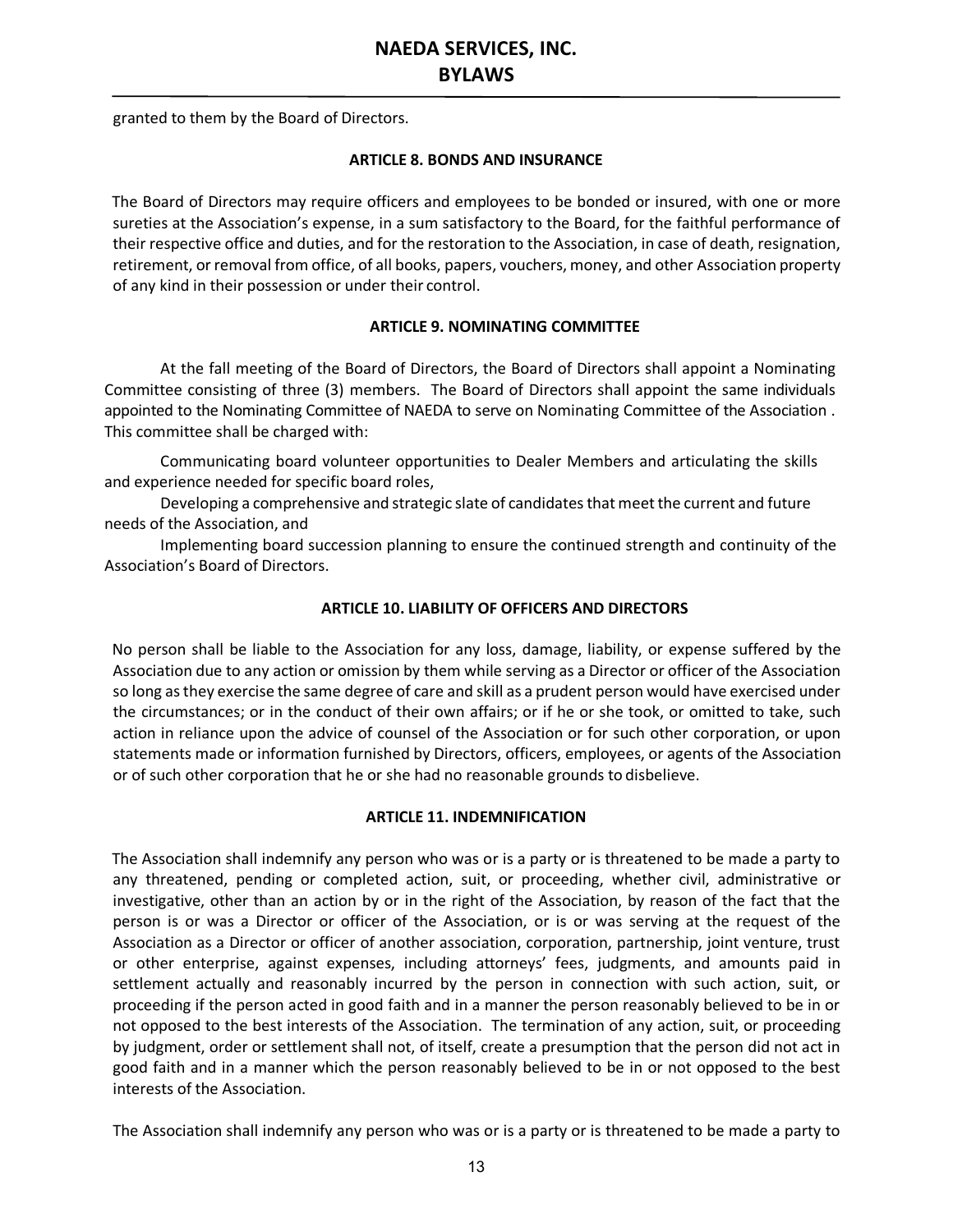any threatened, pending or completed action or suit by or in the right of the Association to procure a judgment in its favor by reason of the fact that the person is or was a Director or officer of the Association, or is or was serving at the request of the Association as a Director or officer of another association, corporation, partnership, joint venture, trust or other enterprise against expenses, including attorneys' fees and amounts paid in settlement, actually and reasonably incurred by the person in connection with the defense or settlement of the action or suit if the person acted in good faith and in a manner the person reasonably believed to be in or not opposed to the best interests of the Association; except that no indemnification shall be made in respect of any claim, issue, or matter as to which such person shall have been adjudged to be liable for negligence or misconduct in the performance of the person's duty to the Association unless and only to the extent that the court in which the action or suit was brought determines upon application that, despite the adjudication of liability and in view of all the circumstances of the case, the person is fairly and reasonably entitled to indemnity for such expenses which the court shall deem proper.

To the extent that a Director, officer, employee or agent of the Association has been successful on the merits or otherwise in defense of any action, suit, or proceeding referred to in this Article 11, or in defense of any claim, issue or matter therein, that person shall be indemnified against expenses, including attorneys' fees, actually and reasonably incurred by that person in connection with the action, suit, or proceeding.

Any indemnification under this Article 11, unless ordered by a court, shall be made by the Association only as authorized in the specific case upon a determination that indemnification of the Director or officer is proper in the circumstances because the Director or officer has met the applicable standard of conduct set forth in this section. The determination shall be made by the Board of Directors by a majority vote of a quorum consisting of Directors who were not parties to the action, suit, or proceeding, or if such a quorum is not obtainable, or even if obtainable a quorum of disinterested Directors so directs, by independent legal counsel in a written opinion, or by the members.

Expenses incurred in defending an action, suit or proceeding may be paid by the Association in advance of the final disposition of the action, suit, or proceeding as authorized by the Board of Directors in the specific case upon receipt of an undertaking by or on behalf of the Director or officer to repay such amount unless it shall ultimately be determined that he is entitled to be indemnified by the Association as authorized in this section.

The indemnification provided by this section shall not be deemed exclusive of any other rights to which those seeking indemnification may be entitled under any provision of law, the articles of incorporation or bylaws or any agreement, vote of members or disinterested Directors or otherwise, both as to action in an official capacity and as to action in another capacity while holding such office, and shall continue as to a person who has ceased to be a Director, officer, employee or agent and shall inure to the benefit of the heirs, executors and administrators of such a person.

The Association shall have the power to give any further indemnity, in addition to the indemnity authorized or contemplated under other subsections of this section to any person who is or was a Director or officer, or to any person who is or was serving at the request of the Association as a Director or officer of another association, corporation, partnership, joint venture, trust, or other enterprise, provided such further indemnity is either (i) authorized, directed, or provided for in the articles of incorporation or any duly adopted amendment thereof or (ii) is authorized, directed, or provided for in any bylaw or agreement of the Association which has been duly adopted by a vote of the members of the Association, and provided further that no such indemnity shall indemnify any person from or on account of such person's conduct which was finally adjudged to have been knowingly fraudulent, deliberately dishonest or willful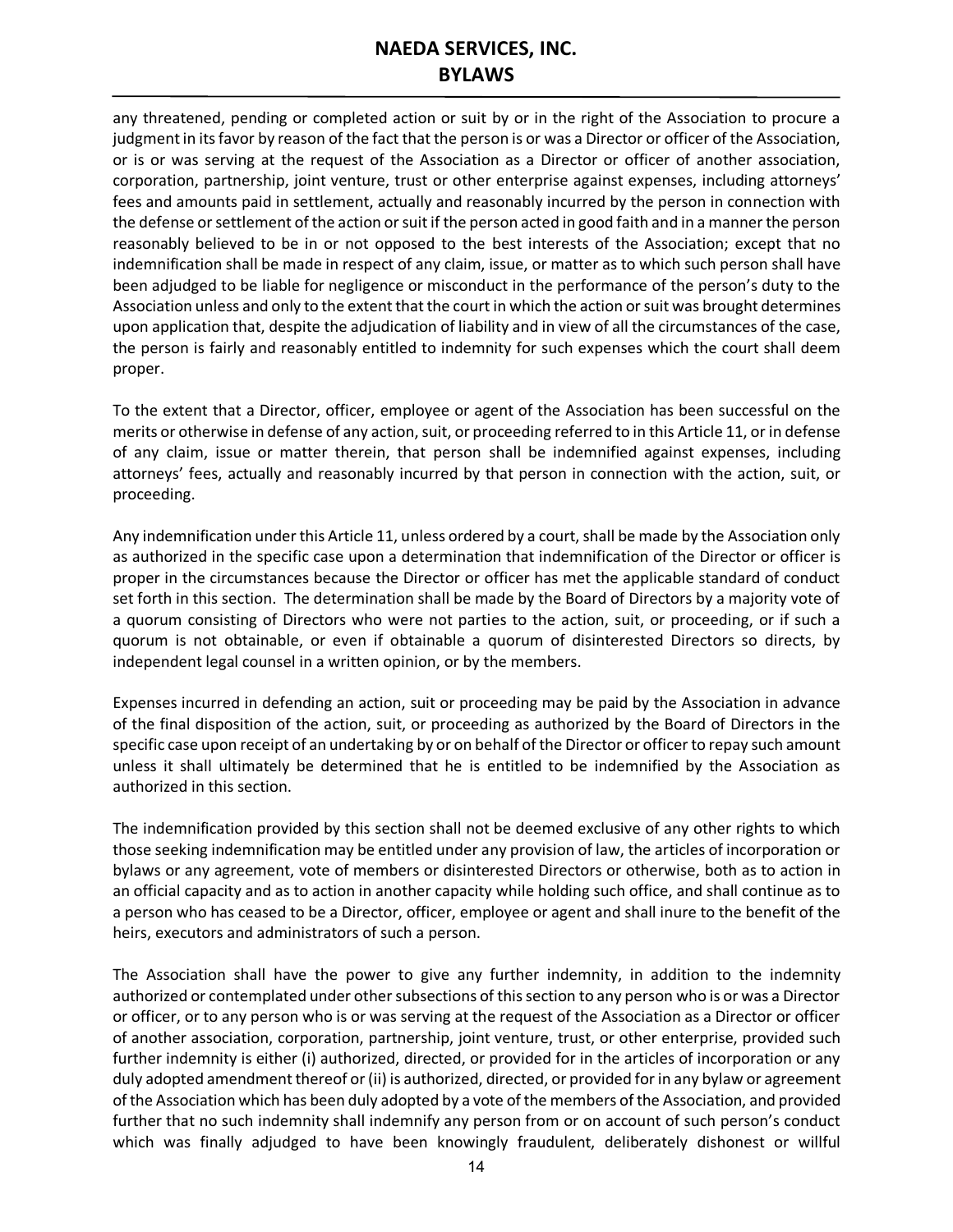misconduct. Nothing in this subsection shall be deemed to limit the power of the Association to enact bylaws or to enter into agreements without member adoption of the same.

The Association may purchase and maintain insurance on behalf of any person who is or was a Director or officer of the Association, or is or was serving at the request of the Association as a Director or officer of another association, corporation, partnership, joint venture, trust or other enterprise against any liability asserted against that person and incurred by that person in any such capacity, or arising out of that person's status as such, whether or not the Association would have the power to indemnify that person against such liability under the provisions of this section.

For the purposes of this section, references to "the Association" include all constituent corporations or associations absorbed in a consolidation or merger as well as the resulting or surviving association so that any person who is or was a Director or officer of such a constituent association or is or was serving at the request of such constituent association as a Director or officer of another association, corporation, partnership, joint venture, trust or other enterprise shall stand in the same position under the provisions of this section with respect to the resulting or surviving association as that person would if that person had served the resulting or surviving association in the same capacity.

For purposes of this section, the term "other enterprise" shall include employee benefit plans; the term "fines" shall include any excise taxes assessed on a person with respect to an employee benefit plan; and the term "serving at the request of the Association" shall include any service as Director or officer of the Association which imposes duties on, or involves services by, such Director or officer with respect to an employee benefit plan, its participants, or beneficiaries; and a person who acted in good faith and in a manner he reasonably believed to be in the interest of the participants and beneficiaries of an employee benefit plan shall be deemed to have acted in a manner "not opposed to the best interests of the Association" as referred to in this section .

#### **ARTICLE 12. AMENDMENTS**

<span id="page-14-0"></span>These bylaws may be amended for time to time at any meeting of the members at which a quorum is present upon approval by a majority of all voting power of the Members present at the meeting.

Amendments to the Articles of Incorporation may be made at any regular meeting or special meeting (called for that purpose) of the Association members, by the approval of at least two-thirds of the voting power present and voting or a majority of the voting power, whichever is less.

#### **ARTICLE 13. ANTI-TRUST COMPLIANCE**

<span id="page-14-1"></span>This Association is committed to compliance with any and all applicable antitrust and competition laws, including, the Sherman Act, the Federal Trade Commission Act, and the Clayton Act. This Association hereby adopts the attached Policy Statement and Guidelines as a part of its commitment to antitrust and competition law compliance. The Board of Directors shall annually review the Policy Statement and Guidelines to check for commitment to and compliance with this document.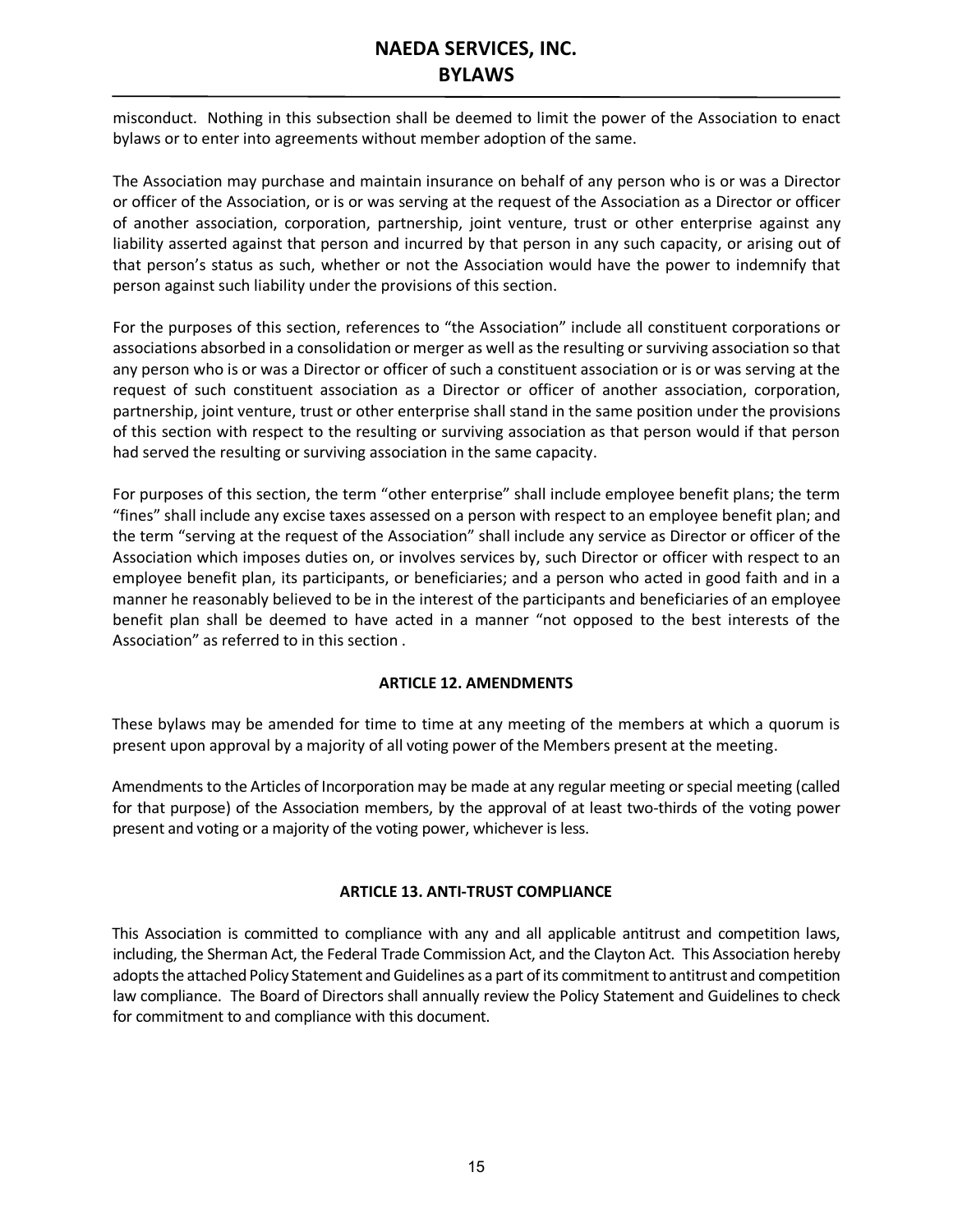#### **NAEDA SERVICES, INC.'S**

#### **POLICY STATEMENT AND GUIDELINES REGARDING ANTITRUST & COMPETITION**

The purpose of NAEDA Services, Inc. ("**NAEDA**") is to encourage the continued development and growth of the retail farm, industrial, construction, forestry, outdoor power, lawn and garden, and turf equipment dealer industries. NAEDA seeks to promote growth by providing business seminars, services and information that give all members an opportunity to operate their businesses in a more efficient manner. Increased efficiency makes members better competitors, with the result being greater consumer satisfaction. It shall be the policy of NAEDA to continue its efforts in advancing competition and to conduct all of its business and activities in accordance with applicable antitrust or competition laws. Further, it shall be the policy of NAEDA to avoid any activity or agreements that could in any way be construed as restricting competition among members. In an effort to uphold this policy and the antitrust laws, the Board of Directors approves the following antitrust guidelines for observance by NAEDA, its Board, staff and members.

#### **I. BOARD MEETINGS**

- 1. All Board members shall receive a notice and written agenda before each meeting of the Board. The agenda shall specifically enumerate each item to be discussed.
- 2. All Board meetings shall be conducted in accordance with the written agenda.
- 3. Minutes shall be taken at each meeting that accurately report the actions and discussions of the Board.
- 4. At no time shall NAEDA or its Board issue a suggested price list to members that would be in violation of any antitrust or competition laws.
- 5. Neither NAEDA nor its Board shall make recommendations to members regarding the selection of customers or suppliers that would be in violation of any antitrust or competition laws.
- 6. At no time shall NAEDA or its Board issue information regarding future price trends that would be in violation of any antitrust or competition laws.

#### **II. MEMBER MEETINGS**

- 1. Materials provided to members before general membership meetings shall include a written agenda that specifically enumerates each item to be discussed. Meeting participants shall adhere to the agenda.
- 2. Materials provided to members before general membership meetings should include a copy of NAEDA's Policy Statement and Guidelines Regarding Antitrust and Competition.
- 3. Minutes shall be taken at each meeting that accurately report the actions and discussions of the members.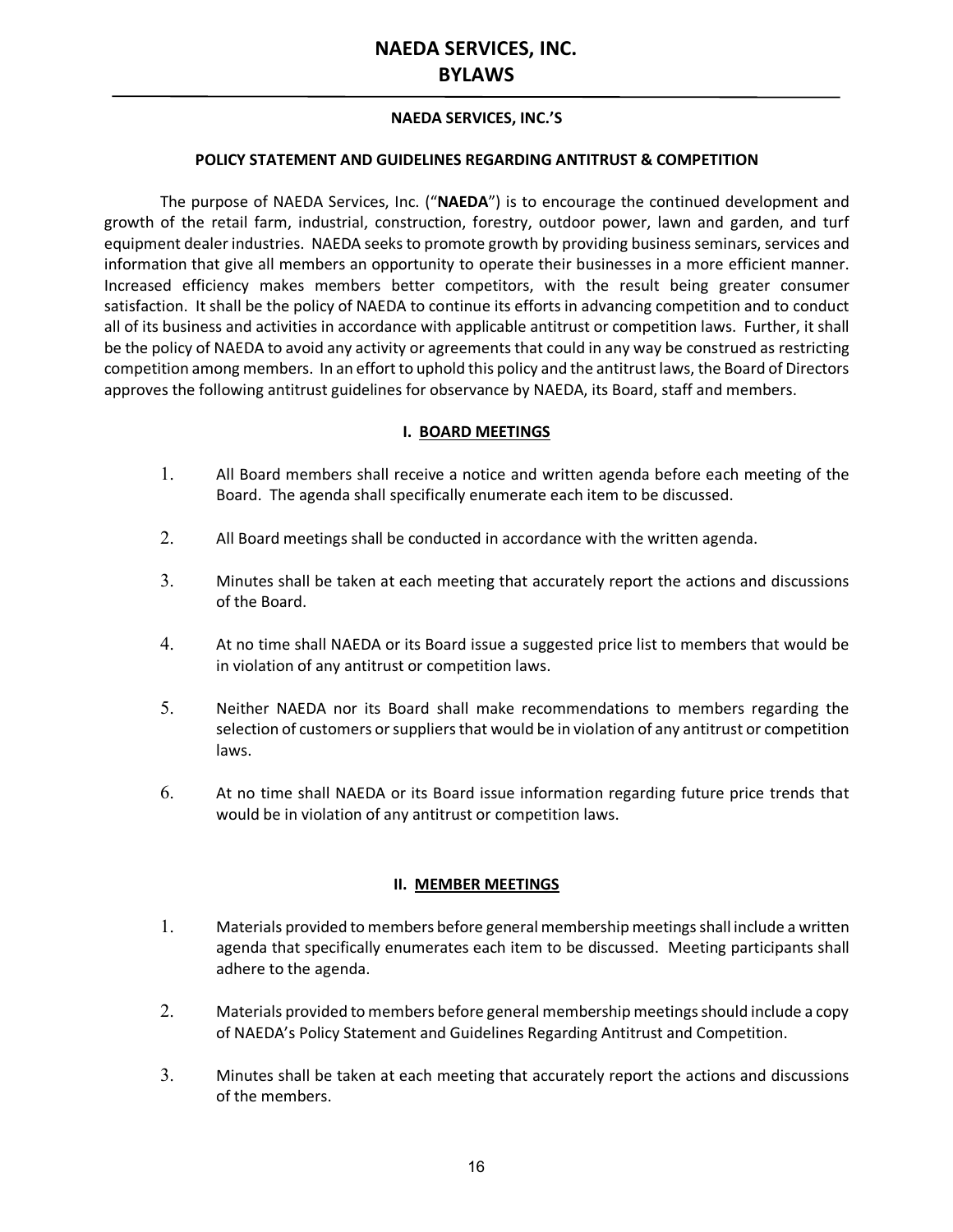- 4. At least one NAEDA staff member shall attend all meetings between members where NAEDA activities are being discussed to ensure continued compliance with these antitrust and competition guidelines.
- 5. The subject of price shall not be a topic at any NAEDA general membership meeting when the purpose of discussion could be construed as an attempt by members to agree on the price at which they will sell their products. This rule shall apply regardless of whether said meeting is formal or informal.
- 6. All NAEDA members shall refrain from discussing their pricing practices or future pricing intentions with any other member, whether formally or informally at any function sponsored by NAEDA that would be in violation of antitrust or competition laws.
- 7. All NAEDA members shall refrain from discussing the division of customers or territory with any other member, whether formally or informally at any function sponsored by NAEDA if the purpose of such discussion is to agree on an allocation of customers or territories in an effort to limit competition between members that would be in violation of the antitrust laws.
- 8. No member, at any time, shall enter into any agreement with other members, whether formal or informal, to fix the price at which they will sell their products. All members shall price their inventory according to their own independent business judgment so as to comply with the antitrust laws.

#### **III. STATISTICAL INFORMATION**

- 1. Whenever NAEDA requests information from its members for the purpose of providing helpful statistics concerning the industry, the participation by each member shall be voluntary.
- 2. Nonmembers may also voluntarily supply NAEDA with information that would be helpful in compiling statistics regarding the industry.
- 3. NAEDA shall make statistical information available to nonmembers as well as members. At its discretion, NAEDA may charge nonmembers a fee that reflects the proportionate costs of gathering such information.
- 4. Specific statistical information shall be provided as an aid to individual members in operating their businesses more efficiently. Such information, however, shall not be a topic of discussion at general membership meetings if said discussion is for the purpose of fixing the prices at which members will sell their products.
- 5. All statistical information provided by NAEDA to its members shall reflect the mean and median of the aggregate information received. NAEDA shall not disclose the names of dealers, customers, or the specific terms of any past sales information if the disclosure of such would be in violation of the antitrust and competition laws.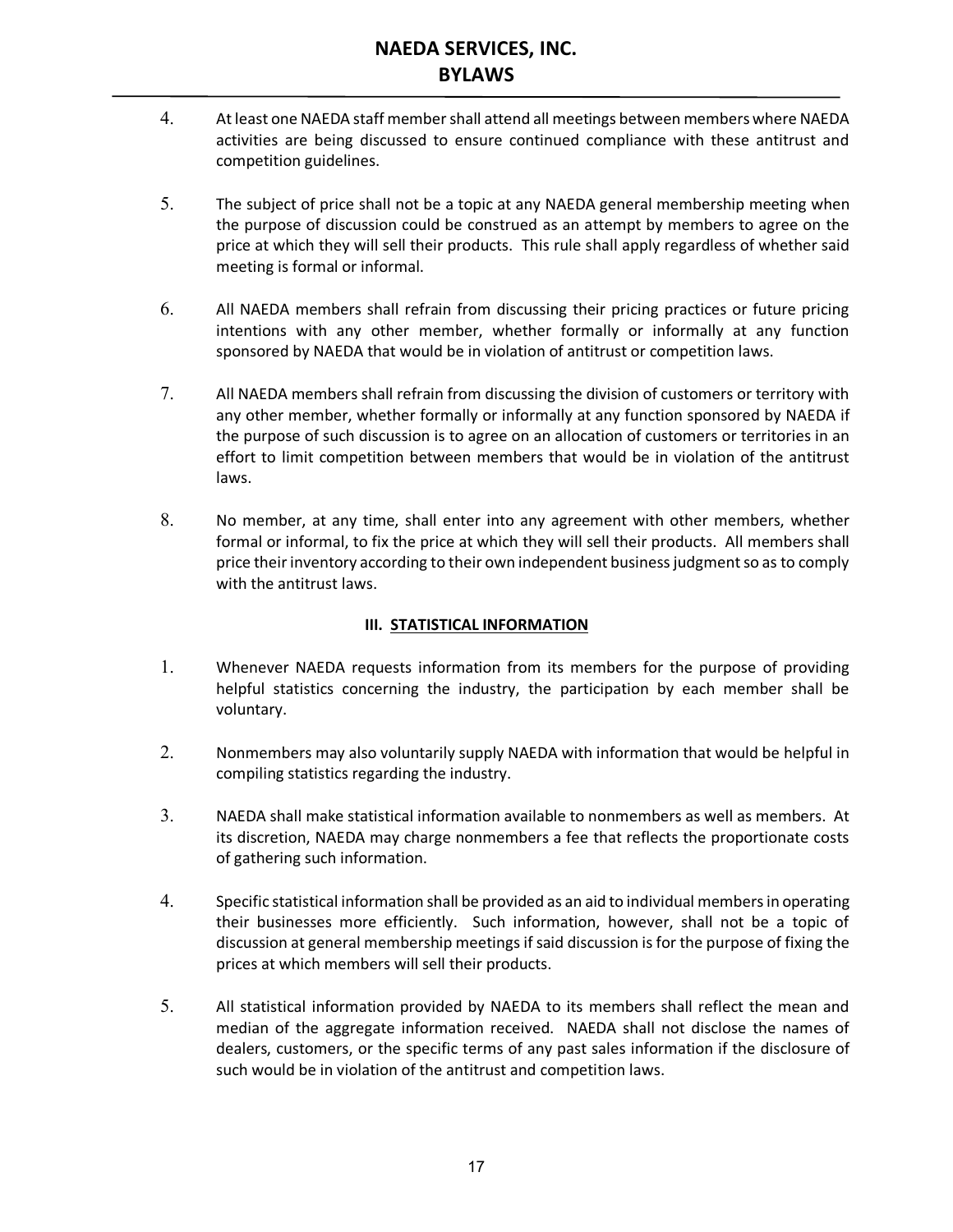#### **EXHIBIT A**

(Dealer Members with Two Votes; Board of Directors Criteria)



Dealer Members located in those states that are within the Regions designated "Western", "United", and "Midwest Southeastern" above shall be entitled to two votes per retail sales and/or service location. With respect to the portion of the Midwest Southeastern Region located within the State of Mississippi, the dividing line in the State between the Midwest Southeastern Region and Deep Southern Region is U.S. Highway 82, which runs across the entire state from east to west.

Dealer Members located in the provinces of Manitoba, Saskatchewan, Alberta and British Columbia shall be entitled to two votes per retail sales and/or service location.

The Board of Directors shall be composed of one (1) Region Director from each Region (each a "Region Director"); provided that each of the Canada, Western, United, and Midwest-Southeastern Regions shall be entitled to two (2) Region Directors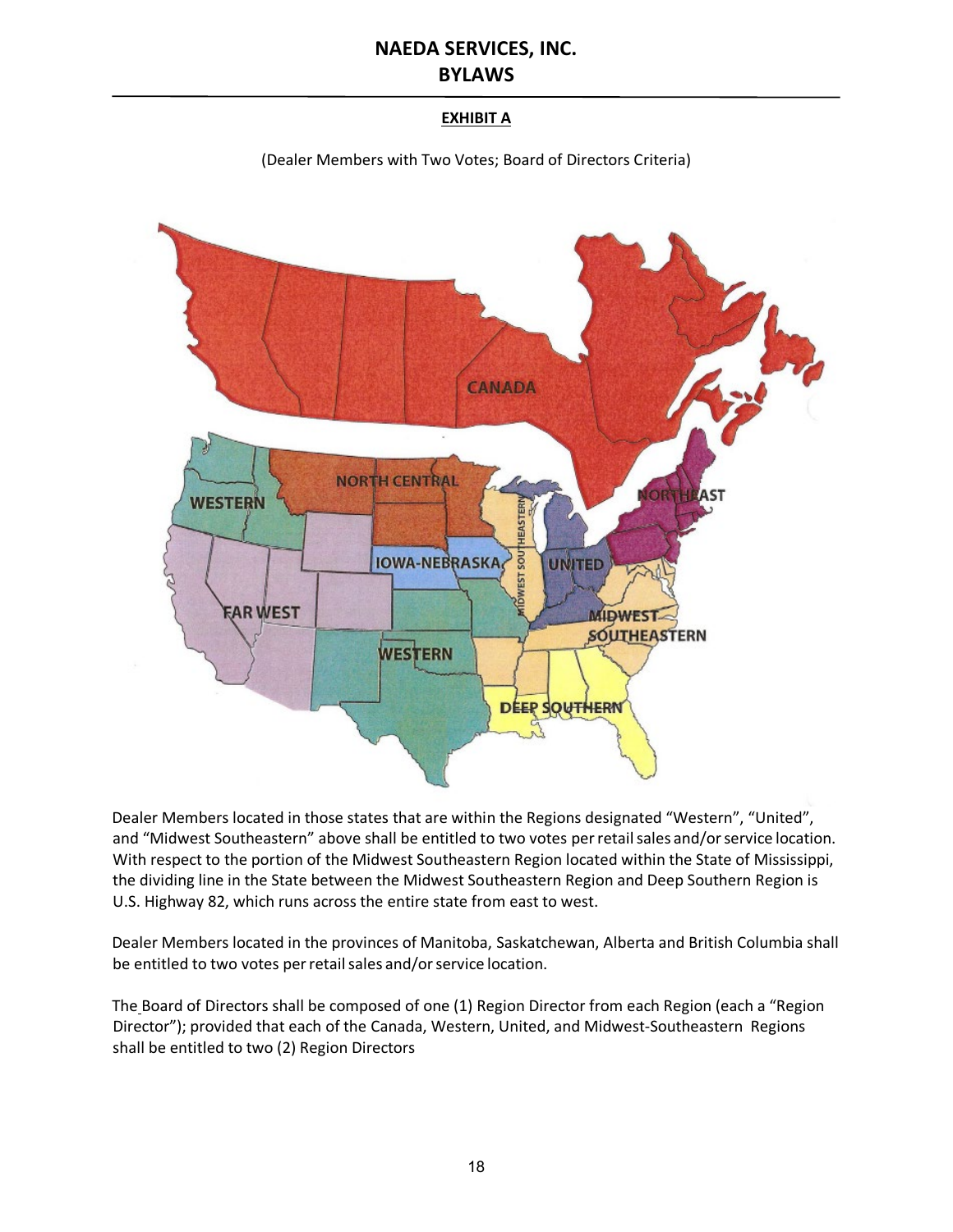#### **EXHIBIT B**

(Regions)